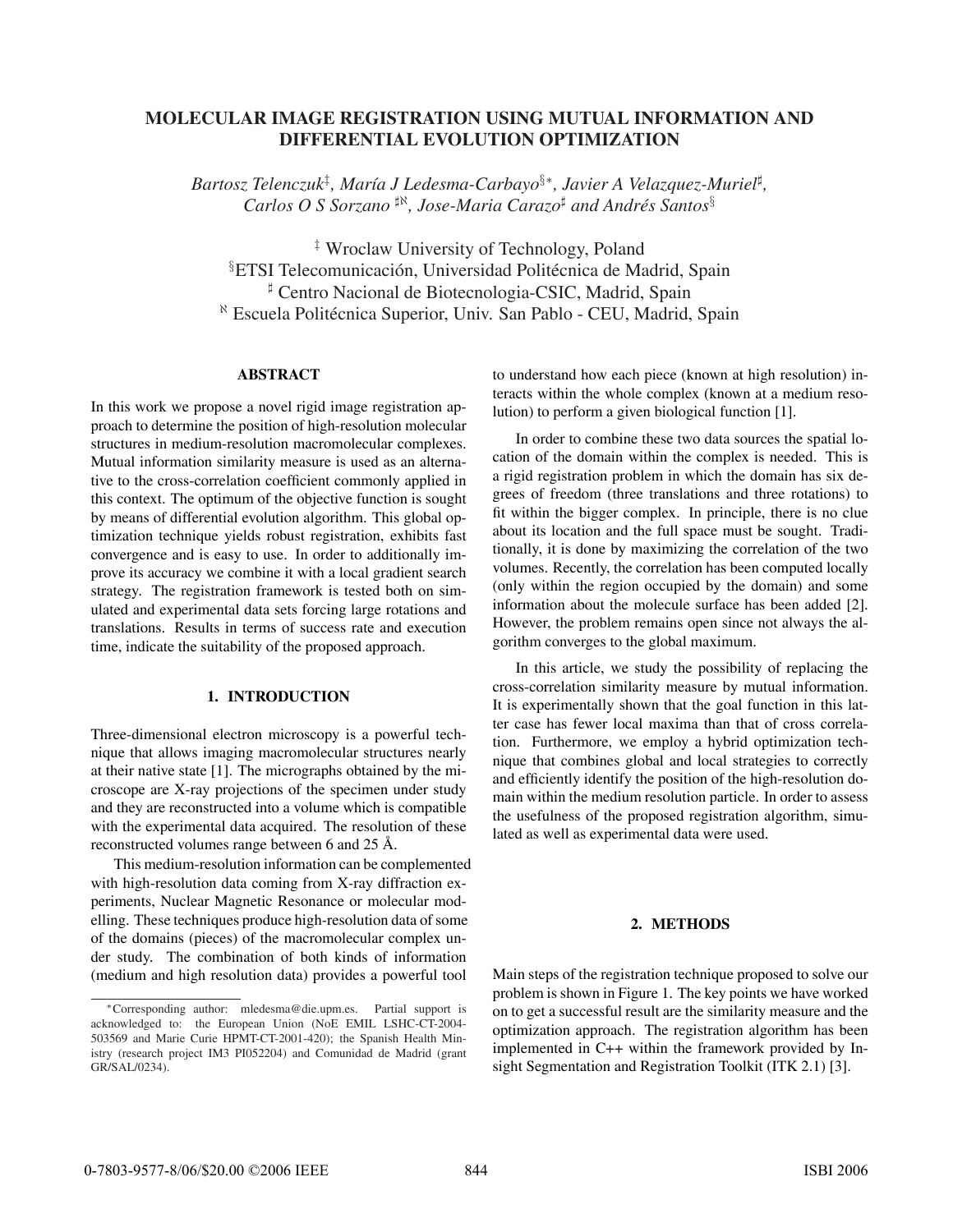

**Fig. 1**. Diagram of image registration steps

#### **2.1. Similarity measure**

The similarity measure establishes correspondence between images by comparing pixel intensities or other image features. In the literature many measures were proposed which proved to be suitable for various applications [4]. In the context of our problem the similarity measure more widely used is the cross-correlation coefficient (CCC) [2]. In this work we propose to use mutual information (MI) [5] as an alternative, as it is a good measure to detect nonlinear correlations between voxels' intensities adequate for images from different modalities or different resolutions. We have actually used the implementation of MI proposed by [6] and included in ITK 2.1.

A smoothing preprocessing step was performed on the images to balance their resolutions. Moreover in order to reduce the influence of the background noise, MI was computed only for those voxels whose intensity was greater than a given threshold. Such masking is similar to calculation of local similarity measures described in other works [7].

#### **2.2. Optimization**

The nature of our problem results in a similarity measure function with many local minima apart from the global minimum. The main reason for this local minima is the unconstrained location of the high-resolution domain in the whole complex and the possible symmetries found in the molecular structures under study (see figures 3 and 4).

In such case finding the optimal solution poses a difficult task. Extensive search although frequently successful requires much computation time which grows exponentially with increasing number of parameters. On the other hand gradient search based methods are easily attracted by local minima and fail to find the best transformation parameters. However computational cost and robustness are well balanced by so-called global optimization algorithms.

Recently many new schemes for finding global optima of nonlinear functions have been proposed. Some of them include: Nelder-Mead simplex algorithm, simulated annealing,



**Fig. 2**. Example of the combination of the high-resolution domain PDB-1a8d02 into the medium resolution fragment C of the *Tetanus* toxin PDB-1A8d, as it would be reconstructed from electron micrographs. Notice that both data sources are three-dimensional.

genetic algorithms and stochastic equations. Differential Evolution (DE) is an evolutionary strategy introduced by Storn and Price in 1996 [8] which proved to be very efficient in many complex optimization tasks. The main advantages of DE are its convergence properties, robustness and simplicity of usage and implementation.

In the method a population of random parameter vectors is generated and in every generation a set of new vectors is constructed from already existing elements by the simple rule:

$$
\underline{v}_{i,G+1} = \underline{x}_{r_1,G} + F \cdot (\underline{x}_{r_2,G} - \underline{x}_{r_3,G}),
$$
  
\n $i = 1, 2, ..., NP,$  (1)

where  $\underline{v}_{i,G+1}$  is a new perturbed vector,  $\underline{x}_{i,G}$  is a population vector,  $r_1, r_2, r_3$  are random numbers, G is the generation number,  $F$  is a weighting factor and  $NP$  is the population size.

The resulting vector  $\underline{v}_{i,G+1}$  is then compared to another vector randomly drawn from the population. The one that yields the best value of the objective function is retained for the next generation. Additionally, in order to increase diversity of the population, crossing-over with probability  $CR$  can be introduced. The algorithm is repeated a selected number of generations G (there is no stopping condition).

In most cases DE optimization converges to a solution near to the global minimum, however it often fails to find precisely the optimal transformation. In order to improve the accuracy we introduced a hybrid algorithm (DE+G). First, a rough solution is found by means of DE and then it is refined by Regular Step Gradient Descent (RSGD) method.

#### **3. EXPERIMENTS**

In order to assess the usefulness of the proposed registration algorithm, simulated as well as experimental data were used. The full complex of the simulated data was generated from the C fragment of the *Tetanus* toxin (entry 1a8d in the Protein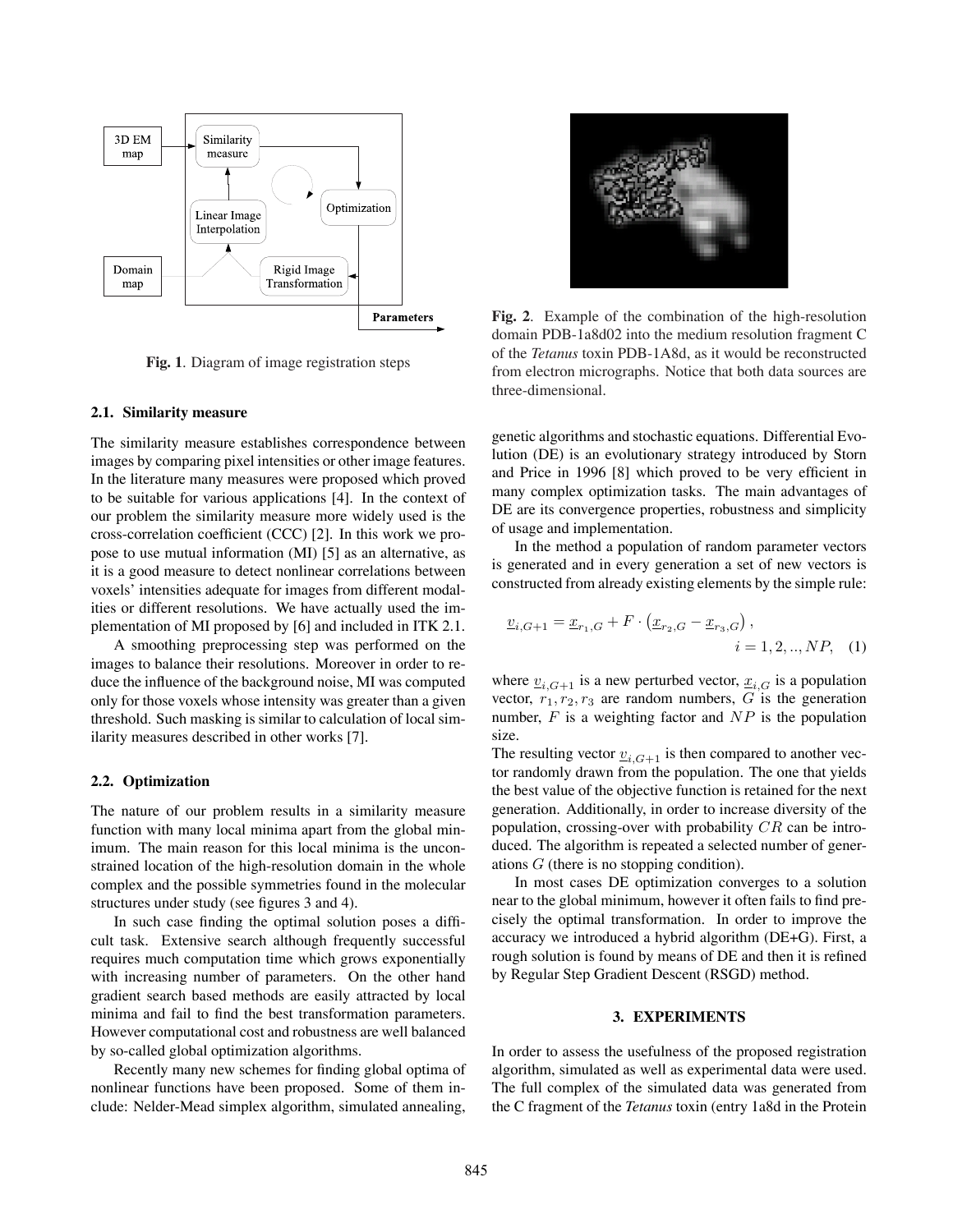

**Fig. 3**. Local correlation coefficient calculated at different rotation angles.

Data Bank (PDB, http://www.rcsb.org/\*pdb\*)) and its resolution was computationally lowered to 8Å. Its second domain (1a8d02, from aminoacid 247 to aminoacid 452), an all  $\beta$ structure, was lowered to  $3\text{\AA}$  and the goal was to find the location of this domain within the full complex. The sampling rate for the full complex was  $2\AA$ /pixel while for the domain was  $1$ Å/pixel (Figure 2).

The chaperonin GroEL of *E. Coli* was used as the first experimental case (entry 1081 in the Macromolecular Structure Database, MSD (http://www.ebi.ac.uk/msd/index.html)). This entry is an experimental reconstruction at  $6 \text{ Å}$  resolution of the protein. The resolution of domains 1, 2 and 3 of chain B of GroEL (entry 1oel in PDB) was lowered to  $3\AA$ . The sampling rate was 1  $\AA$ /pixel for the three domains and the protein.

A second set of experimental data was used: the structure of N-ethyl maleimide sensitive factor at  $11\text{\AA}$  resolution as experimentally reconstructed (MSD entry: 1059) was used as the full complex to find its D2 domain (PDB entry: 1d2n). The resolution of the domain was lowered to  $3\text{\AA}$ . The sampling rate was  $1 \text{ Å/pixel}$  for both volumes.

The previously described data were originally pre-aligned, and therefore the location of the domains in the full proteins were known. This data setting allowed us to perform multiple experiments altering the location of the subdomains with different ranges of translations and rotations.

The following experiments were then conducted on the Tetanus toxin data set. First, the MI and CCC similarity measure functions were compared for different ranges of rotations. Secondly, the hybrid optimization (DE+G) method proposed was tested in terms of efficiency and success rate in comparison to DE and RSGD. A registration is considered successful if the difference between the attained MI value and the known optimum one is smaller than 10% of the latter.

Finally, different experiments were conducted taking into account all the test data sets to tune the algorithm parameters in order to get a good compromise between success rate and efficiency.



**Fig. 4**. Mutual information calculated at different rotation angles.

## **4. RESULTS**

The comparison of MI vs CCC similarity measures can be observed in figures 3 and 4 calculated for different angles of rotation around two perpendicular axes. Figure 3 shows the landscape of the CCC objective function. There is a global minimum but surrounded by many local minima. Figure 4 shows the MI similarity function with a single well pronounced global minimum corresponding to the best alignment of the two images.

| Optimi-  | Correct   | Mean Error [rad] |             |             | Time |
|----------|-----------|------------------|-------------|-------------|------|
| zation   |           | $\alpha$         | $\beta$     | $\gamma$    | [s]  |
| Gradient | 15/31     | $-0.14$          | 0.11        | $-0.10$     | 5.6  |
|          | (48%)     | $\pm 0.51$       | $\pm 0.60$  | $\pm 1.49$  |      |
| DE       | 31/31     | $-0.03$          | 0.02        | 0.02        | 41.9 |
|          | $(100\%)$ | $\pm 0.16$       | $\pm 0.15$  | $\pm 0.16$  |      |
| Hybrid   | 31/31     | $-0.002$         | $-0.012$    | 0.000       | 45.4 |
|          | $(100\%)$ | $\pm 0.008$      | $\pm 0.038$ | $\pm 0.019$ |      |

**Table 1**. Efficiency and accuracy of optimization algorithms after 31 experiments with angles in range of  $-\pi \div \pi$  rad. Successful rate, mean error of final angles and approximate evaluation time of one registration are given.

Table 1 compares evaluation time and accuracy of the three different optimization methods. RSGD is the fastest one, but fails for more than 50 % of initial conditions. Although DE optimization needs much more metric evaluations  $(> 1000)$  and consequently is much slower, it proves to be robust and accurate. The accuracy of the method can be further improved with little computational overhead by usage of hybrid approach which gives ten times better estimation being only 10 % slower.

In order to evaluate the described registration technique in real world problems we performed a series of tests in which correct alignment of the molecules was estimated for 50 ran